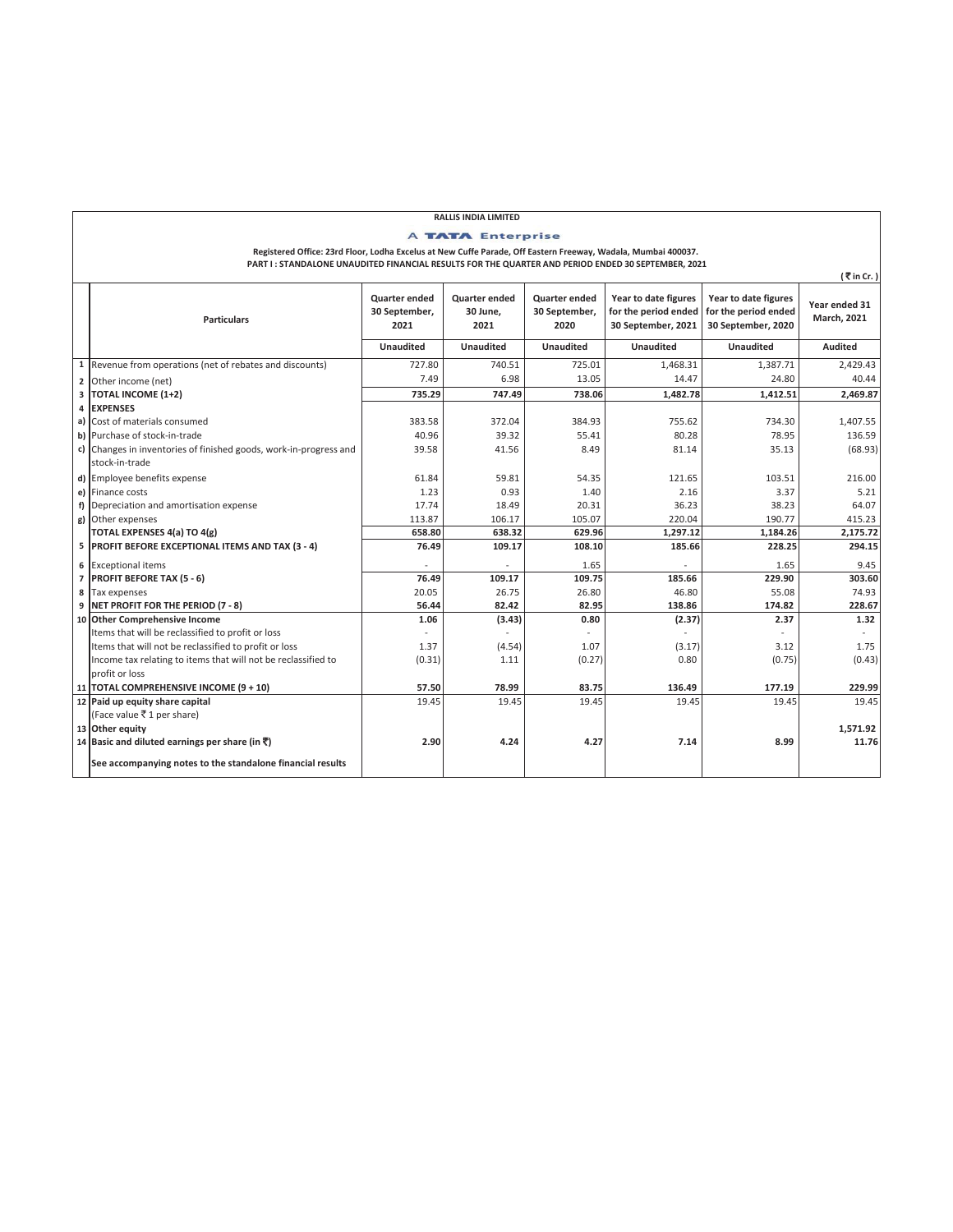|                                                                                                                                         |                  | ( ₹ in Cr. )    |  |  |  |  |
|-----------------------------------------------------------------------------------------------------------------------------------------|------------------|-----------------|--|--|--|--|
| PART II: STANDALONE UNAUDITED BALANCE SHEET AS AT 30 SEPTEMBER, 2021                                                                    |                  |                 |  |  |  |  |
| As at<br>As at                                                                                                                          |                  |                 |  |  |  |  |
| <b>Particulars</b>                                                                                                                      | 30 September,    | 31 March,       |  |  |  |  |
|                                                                                                                                         | 2021             | 2021            |  |  |  |  |
|                                                                                                                                         | <b>Unaudited</b> | <b>Audited</b>  |  |  |  |  |
| <b>ASSETS</b>                                                                                                                           |                  |                 |  |  |  |  |
| Non-current assets                                                                                                                      |                  |                 |  |  |  |  |
| a)Property, plant and equipment                                                                                                         | 413.14           | 392.46          |  |  |  |  |
| b)Capital work-in-progress                                                                                                              | 139.65           | 105.71          |  |  |  |  |
| c)Investment property                                                                                                                   | 0.12             | 0.12            |  |  |  |  |
| d)Right-of-use asset                                                                                                                    | 34.70            | 31.74           |  |  |  |  |
| e)Goodwill on amalgamation                                                                                                              | 195.82           | 195.82          |  |  |  |  |
| f)Other Intangible assets                                                                                                               | 13.36            | 10.83           |  |  |  |  |
| g)Intangible assets under development                                                                                                   | 70.74            | 58.77           |  |  |  |  |
| h)Financial assets                                                                                                                      |                  |                 |  |  |  |  |
| i)Investments                                                                                                                           | 3.18             | 3.18            |  |  |  |  |
| ii) Other financial assets                                                                                                              | 14.89            | 10.89           |  |  |  |  |
| i)Income-tax assets (Net)                                                                                                               | 88.24            | 88.04           |  |  |  |  |
| i)Other non-current assets<br><b>Total non-current assets</b>                                                                           | 36.66            | 35.65<br>933.21 |  |  |  |  |
|                                                                                                                                         | 1,010.50         |                 |  |  |  |  |
| <b>Current assets</b>                                                                                                                   |                  |                 |  |  |  |  |
| a)Inventories                                                                                                                           | 797.53           | 763.20          |  |  |  |  |
| b)Financial assets                                                                                                                      |                  |                 |  |  |  |  |
| i)Investments                                                                                                                           | 224.33           | 280.30          |  |  |  |  |
| iii)Trade receivables                                                                                                                   | 614.49           | 406.28          |  |  |  |  |
| iv)Cash and cash equivalents                                                                                                            | 12.54            | 9.05            |  |  |  |  |
| v)Bank Balances other than (iv) above                                                                                                   | 51.43            | 44.86           |  |  |  |  |
| vi) Other financial assets                                                                                                              | 6.84             | 7.52            |  |  |  |  |
| c)Other current assets                                                                                                                  | 127.70           | 138.84          |  |  |  |  |
| Assets classified as held for sale                                                                                                      | 4.14             | 4.14            |  |  |  |  |
| <b>Total current assets</b>                                                                                                             | 1,839.00         | 1,654.19        |  |  |  |  |
| <b>Total assets</b>                                                                                                                     | 2,849.50         | 2,587.40        |  |  |  |  |
| <b>EQUITY AND LIABILITIES</b>                                                                                                           |                  |                 |  |  |  |  |
| Equity                                                                                                                                  |                  |                 |  |  |  |  |
| a) Equity share capital                                                                                                                 | 19.45            | 19.45           |  |  |  |  |
| b) Other equity                                                                                                                         | 1,650.08         | 1,571.92        |  |  |  |  |
| <b>Total equity</b>                                                                                                                     | 1,669.53         | 1,591.37        |  |  |  |  |
| <b>Liabilities</b>                                                                                                                      |                  |                 |  |  |  |  |
| <b>Non-current liabilities</b>                                                                                                          |                  |                 |  |  |  |  |
| a)Financial liabilities                                                                                                                 |                  |                 |  |  |  |  |
| <b>Borrowings</b>                                                                                                                       | 5.32             | 7.78            |  |  |  |  |
| Lease liabilities                                                                                                                       | 23.59            | 21.55           |  |  |  |  |
| b)Provisions                                                                                                                            | 39.58            | 26.87           |  |  |  |  |
| c)Deferred tax liabilities (Net)                                                                                                        | 27.15            | 25.29           |  |  |  |  |
| d)Other non-current liabilities                                                                                                         | 0.08             | 0.08            |  |  |  |  |
| <b>Total non-current liabilities</b>                                                                                                    | 95.72            | 81.57           |  |  |  |  |
|                                                                                                                                         |                  |                 |  |  |  |  |
| <b>Current liabilities</b>                                                                                                              |                  |                 |  |  |  |  |
| a)Financial liabilities                                                                                                                 |                  |                 |  |  |  |  |
| i)Borrowings                                                                                                                            | 54.23            | 33.83           |  |  |  |  |
| ii) Trade and other payables                                                                                                            |                  | 17.35           |  |  |  |  |
| -total outstanding dues of micro enterprises and small enterprises<br>-total outstanding dues of creditors other than micro enterprises | 19.86<br>749.41  | 578.71          |  |  |  |  |
| and small enterprises                                                                                                                   |                  |                 |  |  |  |  |
| iii) Other financial liabilities                                                                                                        | 130.28           | 141.01          |  |  |  |  |
| iv)Lease liabilities                                                                                                                    | 13.20            | 12.45           |  |  |  |  |
| b) Other current liabilities                                                                                                            | 87.89            | 112.74          |  |  |  |  |
| c)Provisions                                                                                                                            | 10.20            | 14.26           |  |  |  |  |
| d)Income-tax liabilities (Net)                                                                                                          | 19.18            | 4.11            |  |  |  |  |
| <b>Total current liabilities</b>                                                                                                        | 1,084.25         | 914.46          |  |  |  |  |
| <b>Total liabilities</b>                                                                                                                | 1,179.97         | 996.03          |  |  |  |  |
| <b>Total equity and liabilities</b>                                                                                                     | 2,849.50         | 2,587.40        |  |  |  |  |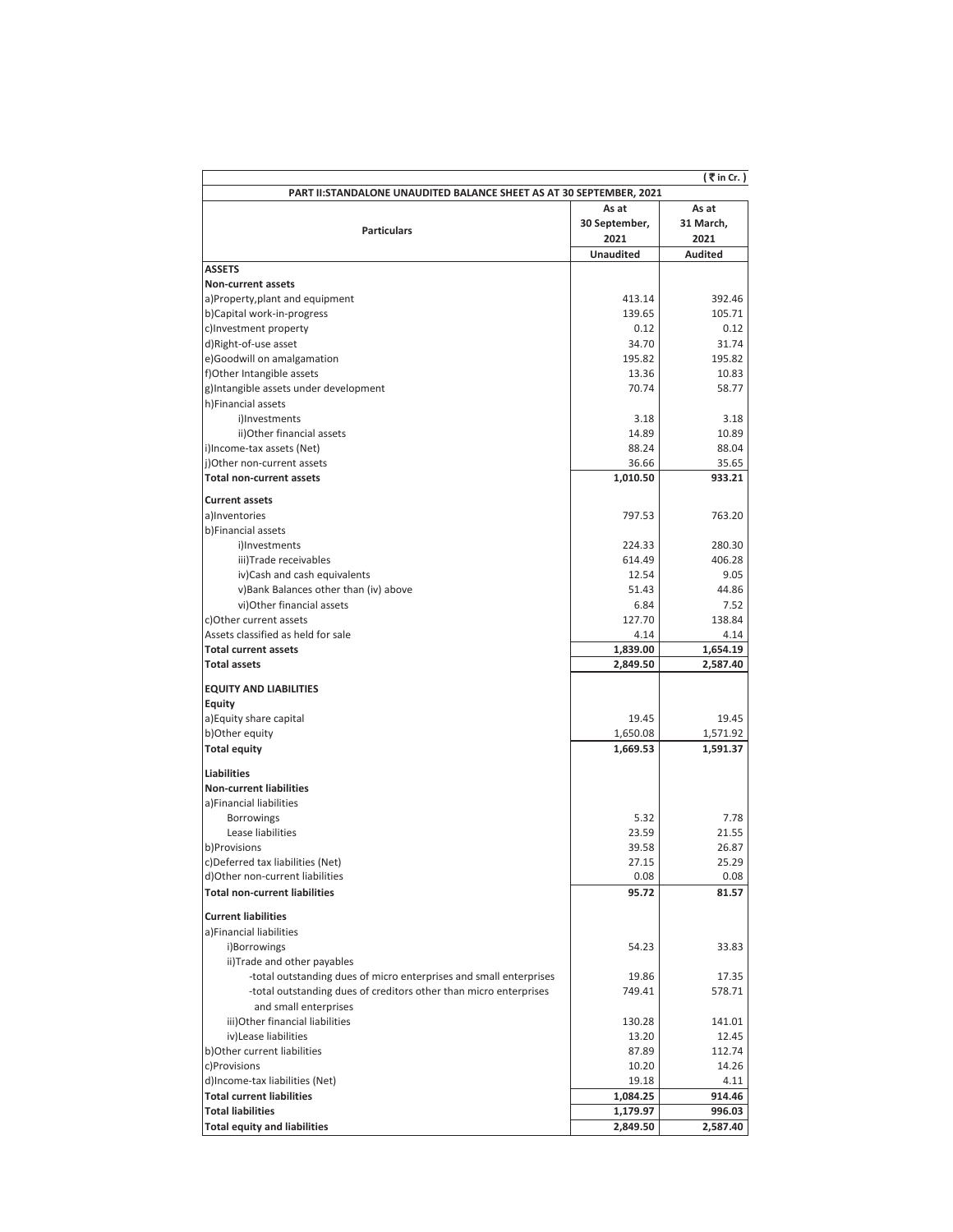|   | (₹in Cr.)<br>PART III:STANDALONE UNAUDITED STATEMENT OF CASH FLOWS FOR THE PERIOD ENDED 30 SEPTEMBER, 2021       |                       |                       |  |  |
|---|------------------------------------------------------------------------------------------------------------------|-----------------------|-----------------------|--|--|
|   |                                                                                                                  | For the period        | For the period        |  |  |
|   |                                                                                                                  | ended                 | ended                 |  |  |
|   | <b>Particulars</b>                                                                                               | 30 September,<br>2021 | 30 September,<br>2020 |  |  |
|   |                                                                                                                  | <b>Unaudited</b>      | Unaudited             |  |  |
| A | <b>CASH FLOW FROM OPERATING ACTIVITIES:</b>                                                                      |                       |                       |  |  |
|   | Profit before tax                                                                                                | 185.66                | 229.90                |  |  |
|   | Adjustments for:<br>Finance costs                                                                                | 2.16                  | 3.37                  |  |  |
|   | Depreciation and amortisation expense                                                                            | 36.23                 | 38.23                 |  |  |
|   | Interest income                                                                                                  | (1.65)                | (3.49)                |  |  |
|   | Dividend income                                                                                                  | (0.01)                | (0.01)                |  |  |
|   | Fair valuation gain on investment in Mutual fund                                                                 | (0.26)                | (4.36)                |  |  |
|   | Gain on redemption of current investments                                                                        | (7.65)                | (5.25)                |  |  |
|   | Credit balances written back                                                                                     | (0.51)                | (4.53)                |  |  |
|   | Allowance for doubtful debts (net)<br>Impairment of Intangible assets and intangible assets under development    | 4.81<br>7.04          | 6.82<br>3.62          |  |  |
|   | <b>Bad debts</b>                                                                                                 | 1.63                  |                       |  |  |
|   | Provision for Directors pension liability                                                                        | 0.07                  | 0.19                  |  |  |
|   | Provision for supplemental pay (net)                                                                             | (0.21)                | (0.06)                |  |  |
|   | Provision for gratuity (net)                                                                                     | 1.99                  | (2.67)                |  |  |
|   | Provision for compensated absences (net)                                                                         | 3.64                  | 1.30                  |  |  |
|   | Mark-to-market (Gain) / loss on forward contract                                                                 | (1.03)                | 4.58                  |  |  |
|   | Net unrealised foreign exchange loss<br>Provision for Impairment of Tangile assets                               | (0.03)<br>0.16        | 3.51                  |  |  |
|   | (Gain) on disposal of property, plant and equipment and investment property                                      | (0.36)                | (1.65)                |  |  |
|   | Operating profit before working capital changes                                                                  | 231.69                | 269.50                |  |  |
|   | Movements in working capital:                                                                                    |                       |                       |  |  |
|   | (Increase) in trade receivables                                                                                  | (215.02)              | (69.35)               |  |  |
|   | (Increase) / Decrease in inventories                                                                             | (33.90)               | 6.17                  |  |  |
|   | Decrease / (Increase) in other financial assets                                                                  | 0.53                  | (0.71)                |  |  |
|   | Decrease / (Increase) in other assets<br>Increase in trade payables                                              | 11.53<br>173.69       | (19.66)<br>120.83     |  |  |
|   | (Decrease) / Increase in other financial liabilities                                                             | (9.89)                | 63.38                 |  |  |
|   | (Decrease) in other liabilities                                                                                  | (24.83)               | (67.56)               |  |  |
|   | <b>CASH GENERATED FROM OPERATIONS</b>                                                                            | 133.80                | 302.60                |  |  |
|   | Income taxes paid (Net of refunds)                                                                               | (29.27)               | (24.00)               |  |  |
|   | NET CASH FLOWS GENERATED FROM OPERATING ACTIVITIES (A)                                                           | 104.53                | 278.60                |  |  |
| B | <b>CASH FLOW FROM INVESTING ACTIVITIES:</b>                                                                      |                       |                       |  |  |
|   | Interest received                                                                                                | 1.55                  | 2.55                  |  |  |
|   | Dividend received                                                                                                | 0.01                  | 0.01                  |  |  |
|   | Purchase of current investments<br>Proceeds from sale of current investments                                     | (438.98)<br>502.84    | (335.49)<br>281.50    |  |  |
|   | Payments for purchase of property, plant and equipment                                                           |                       |                       |  |  |
|   | (including adjustments on account of capital work-in-progress,                                                   | (82.88)               | (49.17)               |  |  |
|   | capital creditors and capital advances)                                                                          |                       |                       |  |  |
|   | Payments for intangible assets                                                                                   | (24.13)               | (12.78)               |  |  |
|   | Proceeds from disposal of property, plant and equipment and investment property                                  | 0.76                  | 1.67                  |  |  |
|   | Investments in bank deposits                                                                                     | (9.45)                | (81.57)               |  |  |
|   | NET CASH FLOWS (USED IN) INVESTING ACTIVITIES (B)                                                                | (50.28)               | (193.28)              |  |  |
| C | <b>CASH FLOW FROM FINANCING ACTIVITIES:</b>                                                                      |                       |                       |  |  |
|   | Repayment of long-term borrowings (including current maturities)                                                 | (2.12)                | (2.45)                |  |  |
|   | Proceeds from short-term borrowings                                                                              | 20.76                 | 63.43                 |  |  |
|   | Repayment of short-term borrowings                                                                               | (0.76)                | (88.93)               |  |  |
|   | Payment of lease liabilities                                                                                     | (9.53)                | (11.08)               |  |  |
|   | Dividend paid on equity shares (including dividend distribution tax)<br>Interest paid                            | (58.49)               | (48.65)               |  |  |
|   | Bank balances in dividend account                                                                                | (0.82)<br>0.15        | (1.70)<br>0.04        |  |  |
|   | NET CASH FLOWS (USED IN) FINANCING ACTIVITIES (C)                                                                | (50.81)               | (89.34)               |  |  |
|   |                                                                                                                  |                       |                       |  |  |
|   | NET INCREASE / (DECREASE) IN CASH AND CASH EQUIVALENTS (A) + (B) + (C)                                           | 3.44                  | (4.02)                |  |  |
|   | CASH AND CASH EQUIVALENTS AT THE BEGINNING OF THE YEAR                                                           |                       |                       |  |  |
|   | Cash in hand<br>Balances with banks in current account and deposit account                                       | 0.02<br>9.03          | 0.03<br>45.83         |  |  |
|   | Bank overdrafts and cash credit facility (secured)                                                               | (0.05)                | (24.12)               |  |  |
|   | CASH AND CASH EQUIVALENTS                                                                                        | 9.00                  | 21.74                 |  |  |
|   |                                                                                                                  |                       |                       |  |  |
|   | Net Cash and cash equivalents as per Cash flow statement                                                         | 12.44                 | 17.72                 |  |  |
|   | CASH AND CASH EQUIVALENTS AT THE END OF THE YEAR                                                                 |                       |                       |  |  |
|   | Cash in hand                                                                                                     | 0.03                  | 0.03                  |  |  |
|   | Balances with banks in current account and deposit account<br>Bank overdrafts and cash credit facility (secured) | 12.51<br>(0.10)       | 17.70<br>(0.01)       |  |  |
|   | CASH AND CASH EQUIVALENTS                                                                                        | 12.44                 | 17.72                 |  |  |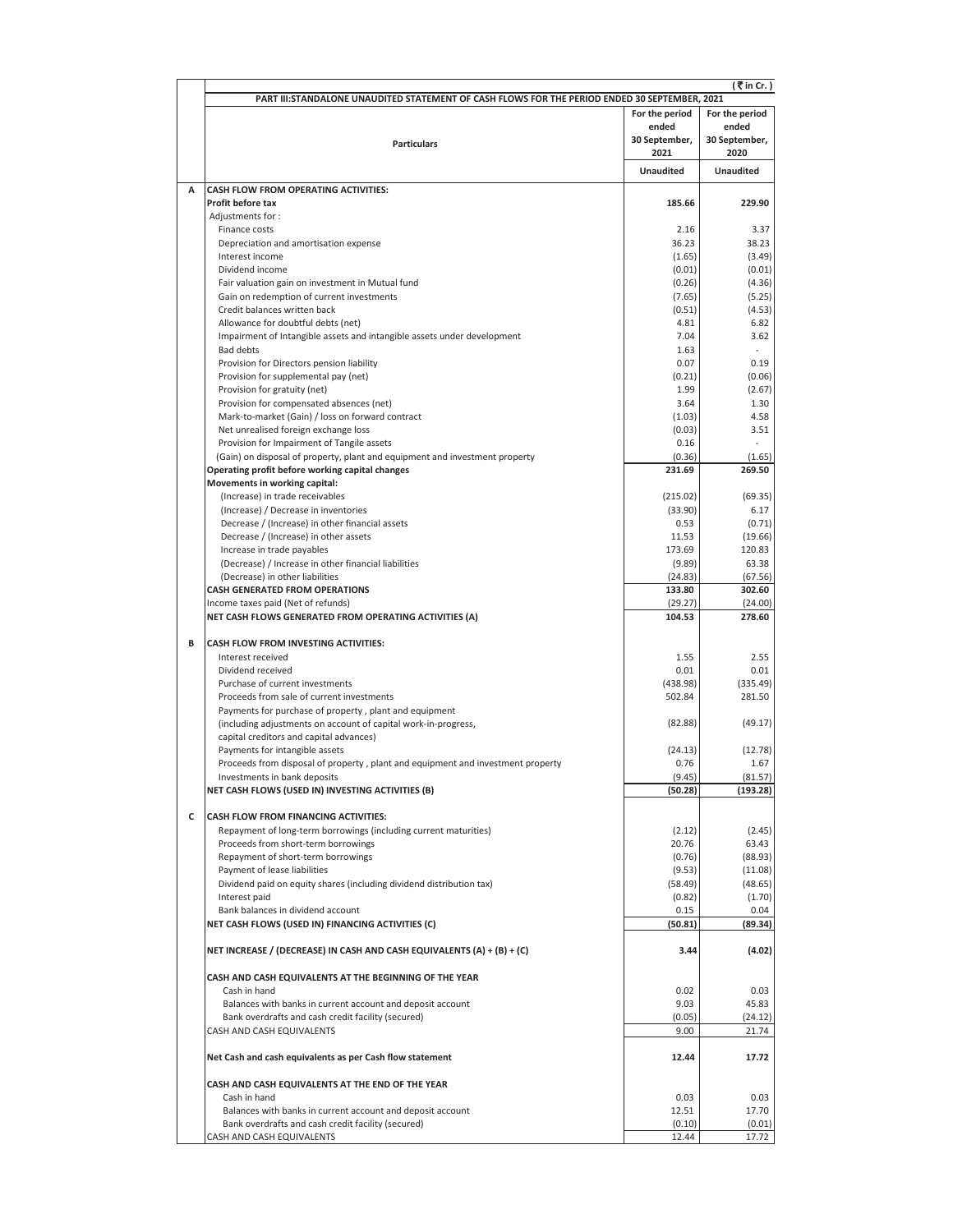## **Notes :**

- **1** The above results were reviewed by the Audit Committee and approved by the Board of Directors at its meeting held on 19th October, 2021. The statutory auditors have expressed an unqualified review opinion.
- **2** Financial results for all the periods presented have been prepared in accordance with the recognition and measurement principles of Ind AS notified under the Companies (Indian Accounting Standards) Rules, 2015 as amended from time to time.
- **3** The Company's business is seasonal in nature and the performance can be impacted by weather conditions and cropping pattern.
- 4 The Company has one reportable business segment viz. "Agri-Inputs".
- **5** Exceptional item (as disclosed in the column ("Quarter and period ended 30 September, 2020 and Year ended 31 March, 2021) comprises profit on sale of flats (net of costs).
- **6** The Indian Parliament has approved the Code on Social Security, 2020 which would impact the contributions by the company towards Provident Fund and Gratuity. The Ministry of Labour and Employment has released draft rules for the Code on Social Security, 2020 on November 13, 2020, and has invited suggestions from stakeholders which are under active consideration by the Ministry. The Company will assess the impact and its valuation once the subject rules are notified and will give appropriate impact in its financial statements in the period in which, the Code becomes effective and the related rules to determine the financial impact are published.
- **7** The MCA wide notification dated 24 March, 2021 has amended Schedule III to the Companies Act, 2013 in respect of certain disclosures. Amendments are applicable from 1 April 2021. The Company has incorporated the changes as per the said amendment in the above results and has also changed comparative numbers wherever it is applicable.
- **8** The results of the Company are available for investors at **www.rallis.co.in**, **www.nseindia.com** and **www.bseindia.com**.

For B S R & Co. LLP **For and on behalf of For and on behalf of For and on behalf of Chartered Accountants Rallis India Limited Firm's Registration No: 101248W/W-100022**

TARUN KANAYAL AL KINGER Digitally signed by TARUN KANAYALAL KINGER Date: 2021.10.19 15:44:23 +05'30'

**Tarun Kinger SANJIV LAL Mumbai Mumbai**

SANJIV LAL Digitally signed by SANJIV LAL Date: 2021.10.19 14:26:09 +05'30'

**Partner Managing Director & CEO 19 October, 2021 19 October, 2021**